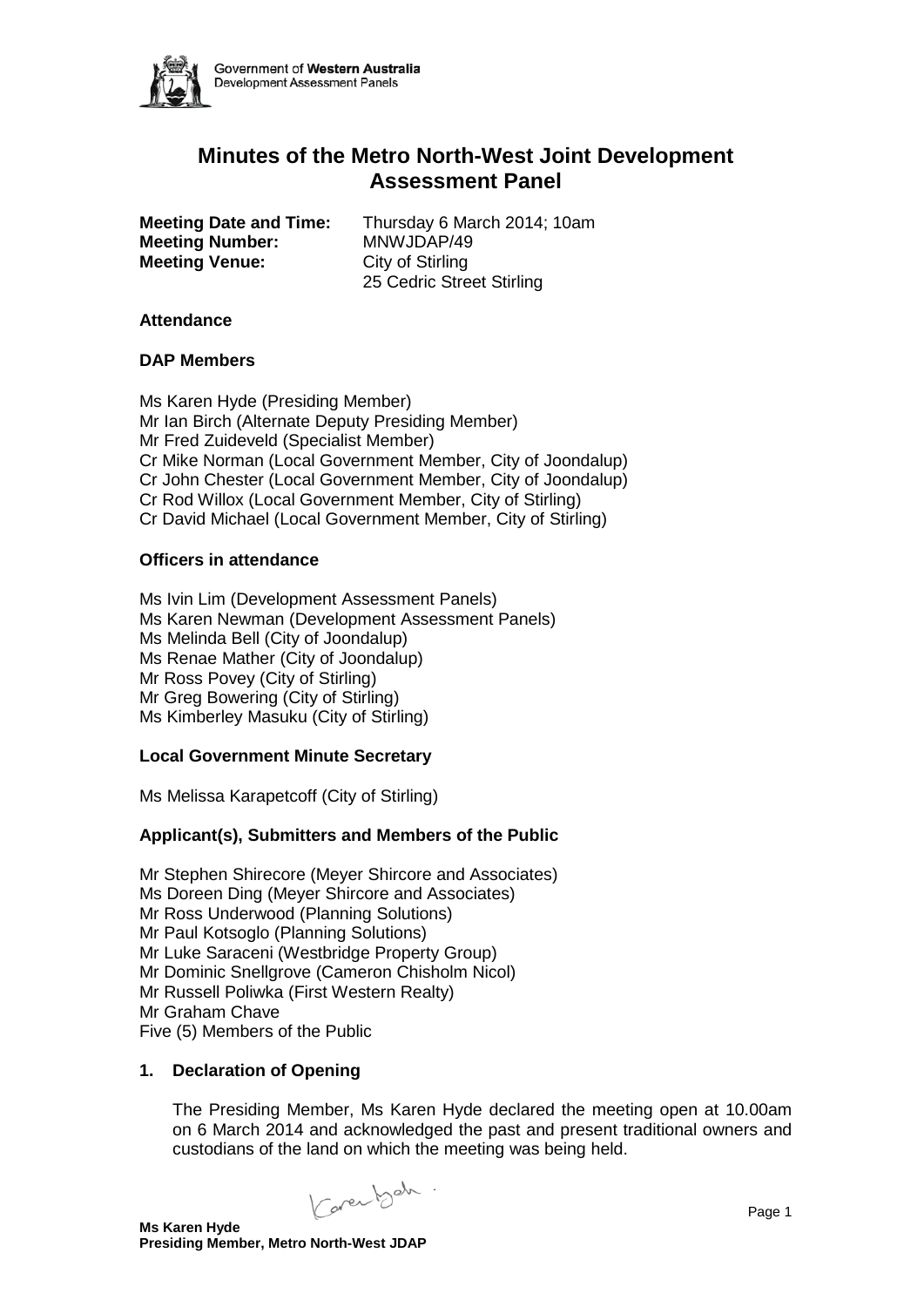

The Presiding Member announced the meeting would be run in accordance with the *Development* Assessment *Panel Standing Orders 2012* under the *Planning and Development (Development Assessment Panels) Regulations 2011*.

The Presiding Member advised that the meeting is being audio recorded in accordance with Section 5.16 of the Standing Orders 2012; No Recording of Meeting, which states: *'A person must not use any electronic, visual or audio recording device or instrument to record the proceedings of the DAP meeting unless the Presiding Member has given permission to do so.'* The Presiding Member granted permission for the minute taker to record proceedings for the purpose of the minutes only.

## **2. Apologies**

Mr Paul Drechsler (Deputy Presiding Member) Mayor Giovanni Italiano (Local Government Member, City of Stirling)

## **3. Members on Leave of Absence**

Nil

## **4. Noting of Minutes**

The Minutes of the Metro North-West JDAP Meeting No.48 held on 26 February 2014 were not available at time of Agenda preparation.

## **5. Disclosure of interests**

| <b>Member/Officer</b> | <b>Report Item</b> | <b>Nature of Interest</b> |
|-----------------------|--------------------|---------------------------|
| Mr Ian Birch          | 8.2                | Impartiality              |

Mr Ian Birch is an acquaintance or Mr Luke Saraceni (Westbridge Property Group) who is associated with the application at Item 8.2. Mr Birch has declared that his impartiality will not be affected on the matter before the JDAP and will consider the application on its merits.

In accordance with Section 2.4.6 of the Code of Conduct 2011, DAP members participated in a site visit for the application at Item 8.2 prior to the DAP Meeting.

In accordance with Section 4.5.1 and 4.5.2 of the Standing Orders 2012, the Presiding Member determined that the member listed above, who had disclosed an impartiality interest, was permitted to participate in discussion and voting on the items.

## **6. Declaration of Due Consideration**

All members declared that they had duly considered the documents.

Carentsch.

**Ms Karen Hyde Presiding Member, Metro North-West JDAP**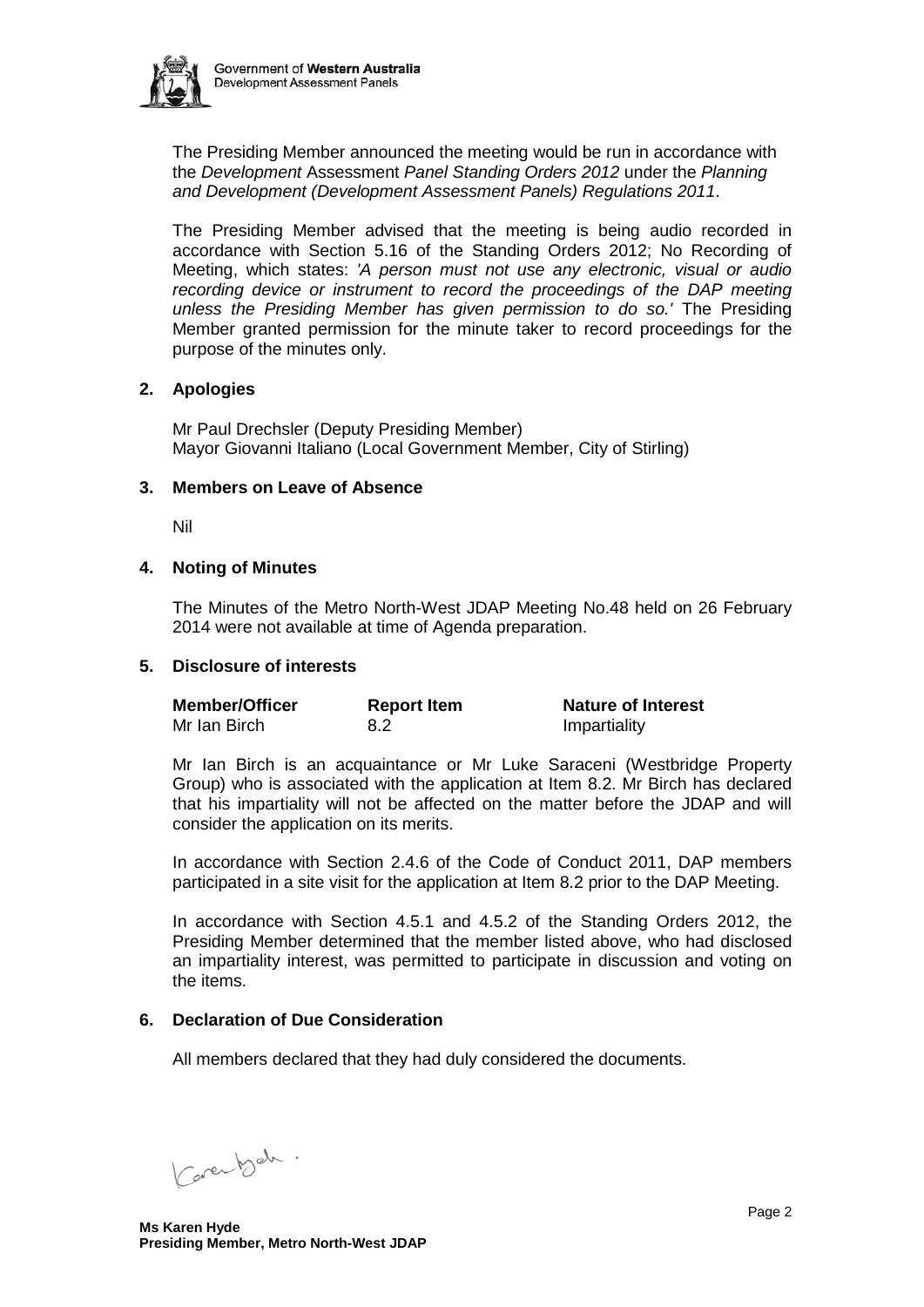

## **7. Deputations and presentations**

- **7.1** Mr Paul Collins (Lloyd Collins and Associates Pty Ltd) presented against the application at Item 8.2.
- **7.2** Mr Luke Saraceni (Westbridge Property Group) presented for the application at Item 8.2.
- **7.3** Mr Paul Kotsoglo (Planning Solutions) presented for the application at Item 8.2.

## **8. Responsible Authority Reports**

| Lot 523 (35) Davidson Terrace, Joondalup<br>Commercial, Office and Multiple Dwelling<br>(proposed eight storey development) |
|-----------------------------------------------------------------------------------------------------------------------------|
| <b>Meyer Shircore and Associates</b>                                                                                        |
|                                                                                                                             |
|                                                                                                                             |
|                                                                                                                             |
|                                                                                                                             |
|                                                                                                                             |

## **REPORT RECOMMENDATION / PRIMARY MOTION**

**Moved by:** Cr Mike Norman **Seconded by:** Cr John Chester

That the Metro North-West JDAP resolves to:

**Approve** DAP Application reference DP/13/00956 and accompanying plans date stamped 16 January 2014 and 17 February 2014 in accordance with Clause 6.9 of the *City of Joondalup District Planning Scheme No. 2*, subject to the following conditions:

#### **Conditions**

- 1. This decision constitutes planning approval only and is valid for a period of two years from the date of approval. If the subject development is not substantially commenced within the two year period, the approval shall lapse and be of no further effect.
- 2. A Construction Management Plan being submitted to and approved by the City prior to the commencement of construction. The management plan shall detail how it is proposed to manage:
	- all forward works for the site;
	- the delivery of materials and equipment to the site:
	- the storage of materials and equipment on the site;
	- the parking arrangements for the contractors and subcontractors;
	- the management of sand and dust during the construction process;
	- other matters likely to impact on the surrounding properties.

All development shall be undertaken in accordance with this plan.<br> $\text{Cov}$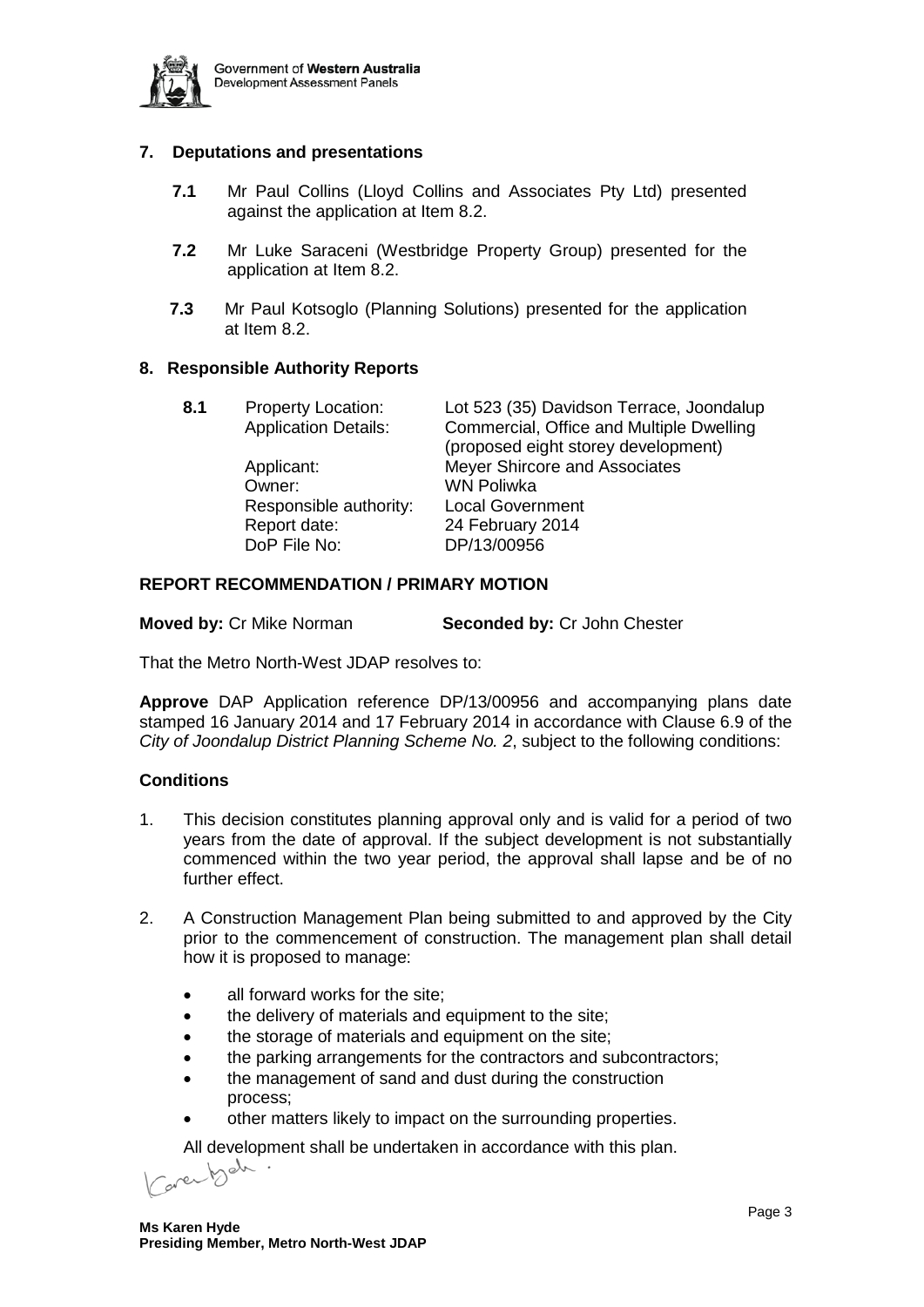

- 3. A Refuse Management Plan indicating the method of rubbish collection is to be submitted to and approved by the City, prior to the commencement of development. All refuse management shall thereafter be undertaken in accordance with this plan.
- 4. Any proposed external building plant, including air conditioning units, piping, ducting and water tanks, being located so as to minimise any visual and noise impact on surrounding landowners, and screened from view from the street, and where practicable from adjoining buildings, with details of the location of such plant being submitted for approval by the City prior to the commencement of development.
- 5. An onsite stormwater drainage system, with the capacity to contain a 1:100 year storm of 24-hour duration, is to be provided prior to the development first being occupied, and thereafter maintained to the satisfaction of the City. The proposed stormwater drainage system is required to be shown on the Building Permit submission and be approved by the City prior to the commencement of development.
- 6. The car parking bays, driveways and access points shown on the approved plans are to be designed, constructed, drained and marked in accordance with the Australian Standard for Off-street Car Parking (AS/NZS2890.1 2004), Offstreet Parking for People with Disabilities (AS/NZS2890.6 2009) and Off-street Commercial Vehicle Facilities (AS2890.2:2002), prior to the occupation of the development. These bays are to be thereafter maintained to the satisfaction of the City.
- 7. Wheel stops shall be provided to the bays immediately adjacent the pedestrian area to the lifts and stair 2, being the three bays on the lower basement level, and two bays on the upper basement level. Wheel stops shall be installed prior to the occupation of the development and to the satisfaction of the City.
- 8. Bicycle parking facilities shall be provided in accordance with the Australian Standard for Off-street Car parking – Bicycles (AS2890.3-1993) prior to the development first being occupied. Details of bicycle parking area(s) shall be provided to, and approved by the City prior to the commencement of development.
- 9. No obscure or reflective glazing is permitted to ground floor facades.
- 10. A signage strategy shall be submitted to and approved by the City prior to occupation of the development.
- 11. The ground floor tenancies indicated as 'Commercial' shall be occupied by land uses that are preferred or permitted under the applicable Agreed Structure Plan. The City shall be notified of the land uses prior to the tenancies first being occupied, and any subsequent change of land uses thereafter.

## **Advice Notes**

- 1. Further to condition 1, where an approval has so lapsed, no development shall be carried out without the further approval of the City having first being sought and obtained.
- 2. Further to condition 11, land uses shall be in accordance with the preferred uses under the *Joondalup City Centre Development Plan and Manual*. Should the *Joondalup City Centre Structure Plan* be endorsed by the Western Australian

Caren beh . Page 4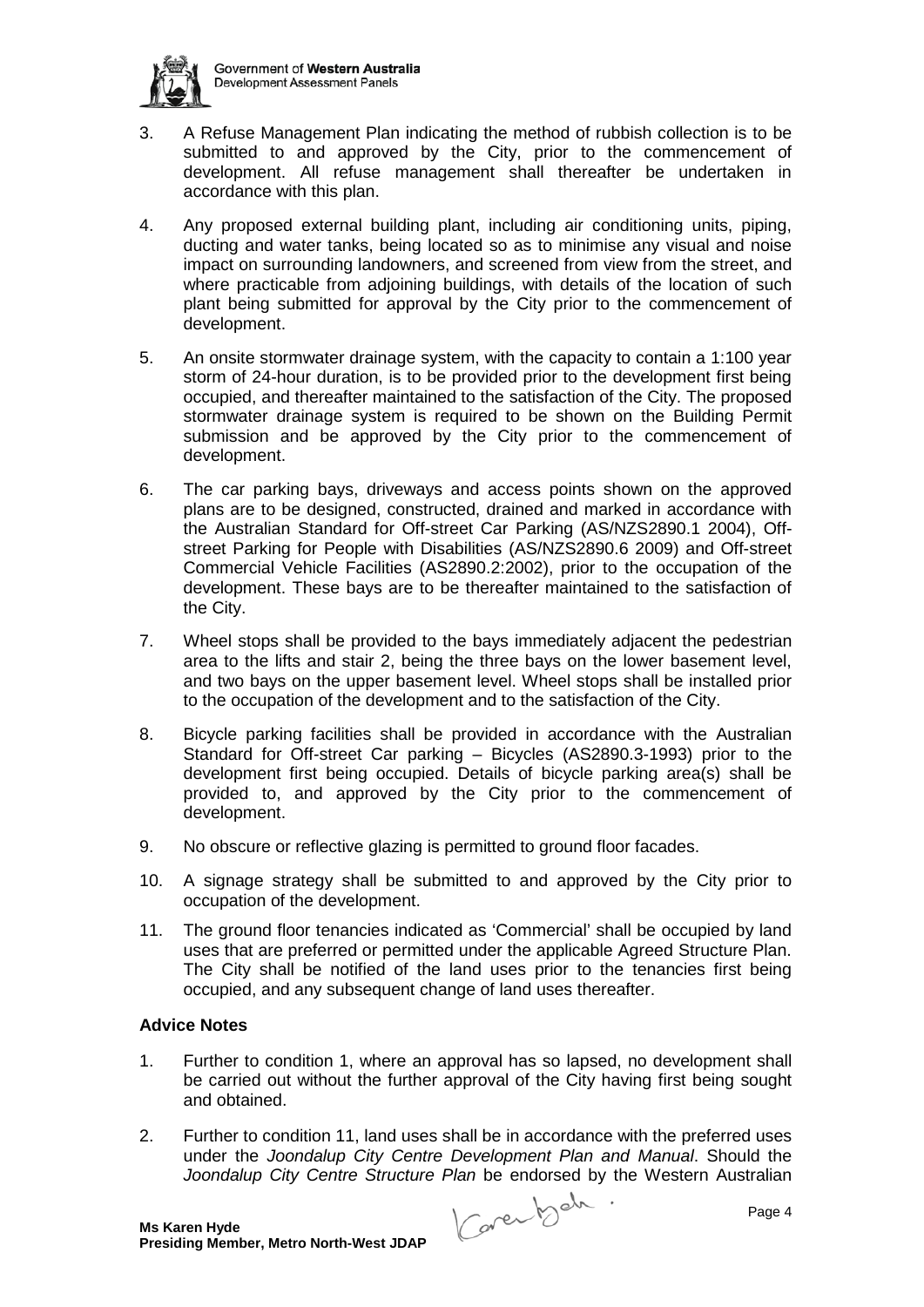

Planning Commission prior to occupation of the tenancies, land uses shall be in accordance with the permitted ("P") uses of the Central Core district. Further development approval shall be obtained for any land use(s) that are not preferred or permitted under the applicable Agreed Structure Plan.

- 3. The applicant/builder is advised that there is an obligation to design and construct the premises in compliance with the requirements of the *Environmental Protection Act 1986* and the *Environmental Protection (Noise) Regulations 1997*.
- 4. All Bin Storage Areas are to be designed and equipped to the satisfaction of the City. Each bin area shall be provided with a hose cock and have a concrete floor graded to a 100mm industrial floor waste gully connected to sewer.
- 5. The development shall comply with the *Sewerage (Lighting, Ventilation and Construction) Regulations 1971* including all internal W.C.'s shall be provided with mechanical exhaust ventilation and flumed to the external air.
- 6. Any mechanical ventilation for the development shall comply with *Australian Standard 1668.2, Australian Standard 3666* and the *Health (Air Handling and Water Systems) Regulations 1994.*
- 7. It is recommended that all residential units be provided with condensation dryers within the laundries. Conventional dryers are key contributors to the growth of indoor mould.

## **AMENDING MOTION**

**Moved by:** Cr John Chester **Seconded by:** Cr Mike Norman

That a Condition 12 be added to read as follows:

'12. Appropriate measures are to be taken to ensure existing grass trees are removed and replanted in a City Park or Reserve where practical, to the satisfaction of the City. Details in this regard are to be provided to the City prior to the commencement of Development.'

**REASON:** To ensure that appropriate consideration is given to the potential for the vegetation to be relocated and replanted within the City.

## **The Amending Motion was put and CARRIED UNANIMOUSLY.**

## **PRIMARY MOTION (AS AMENDED)**

That the Metro North-West JDAP resolves to:

**Approve** DAP Application reference DP/13/00956 and accompanying plans date stamped 16 January 2014 and 17 February 2014 in accordance with Clause 6.9 of the *City of Joondalup District Planning Scheme No. 2*, subject to the following conditions:

## **Conditions**

1. This decision constitutes planning approval only and is valid for a period of two years from the date of approval. If the subject development is not substantially commenced within the two year period, the approval shall lapse and be of no further effect.

Caren beh . Page 5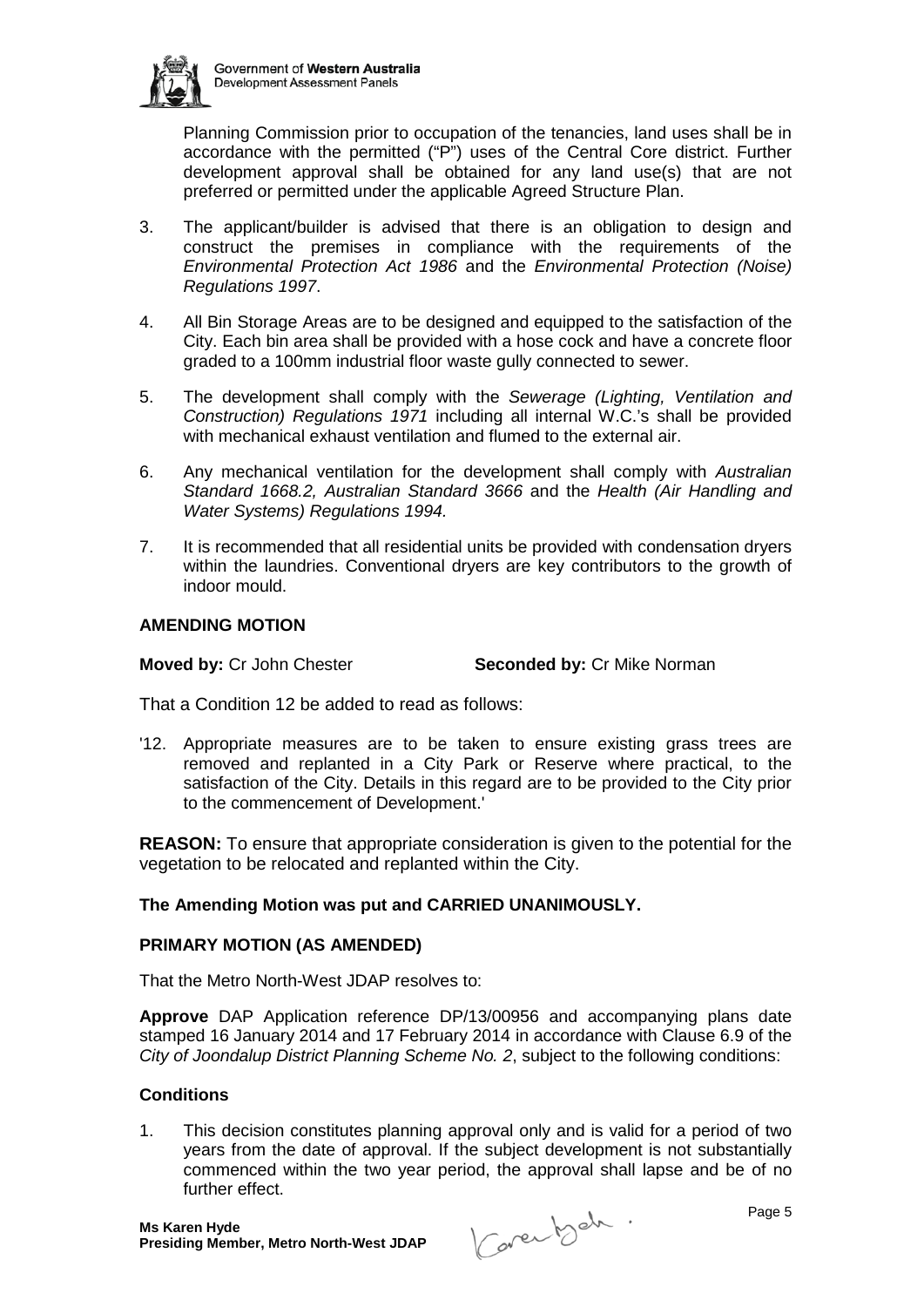

- 2. A Construction Management Plan being submitted to and approved by the City prior to the commencement of construction. The management plan shall detail how it is proposed to manage:
	- all forward works for the site:
	- the delivery of materials and equipment to the site;
	- the storage of materials and equipment on the site:
	- the parking arrangements for the contractors and subcontractors:
	- the management of sand and dust during the construction process;
	- other matters likely to impact on the surrounding properties.

All development shall be undertaken in accordance with this plan.

- 3. A Refuse Management Plan indicating the method of rubbish collection is to be submitted to and approved by the City, prior to the commencement of development. All refuse management shall thereafter be undertaken in accordance with this plan.
- 4. Any proposed external building plant, including air conditioning units, piping, ducting and water tanks, being located so as to minimise any visual and noise impact on surrounding landowners, and screened from view from the street, and where practicable from adjoining buildings, with details of the location of such plant being submitted for approval by the City prior to the commencement of development.
- 5. An onsite stormwater drainage system, with the capacity to contain a 1:100 year storm of 24-hour duration, is to be provided prior to the development first being occupied, and thereafter maintained to the satisfaction of the City. The proposed stormwater drainage system is required to be shown on the Building Permit submission and be approved by the City prior to the commencement of development.
- 6. The car parking bays, driveways and access points shown on the approved plans are to be designed, constructed, drained and marked in accordance with the Australian Standard for Off-street Car Parking (AS/NZS2890.1 2004), Offstreet Parking for People with Disabilities (AS/NZS2890.6 2009) and Off-street Commercial Vehicle Facilities (AS2890.2:2002), prior to the occupation of the development. These bays are to be thereafter maintained to the satisfaction of the City.
- 7. Wheel stops shall be provided to the bays immediately adjacent the pedestrian area to the lifts and stair 2, being the three bays on the lower basement level, and two bays on the upper basement level. Wheel stops shall be installed prior to the occupation of the development and to the satisfaction of the City.
- 8. Bicycle parking facilities shall be provided in accordance with the Australian Standard for Off-street Car parking – Bicycles (AS2890.3-1993) prior to the development first being occupied. Details of bicycle parking area(s) shall be provided to, and approved by the City prior to the commencement of development.
- 9. No obscure or reflective glazing is permitted to ground floor facades.

Caren beh .<br>Page 6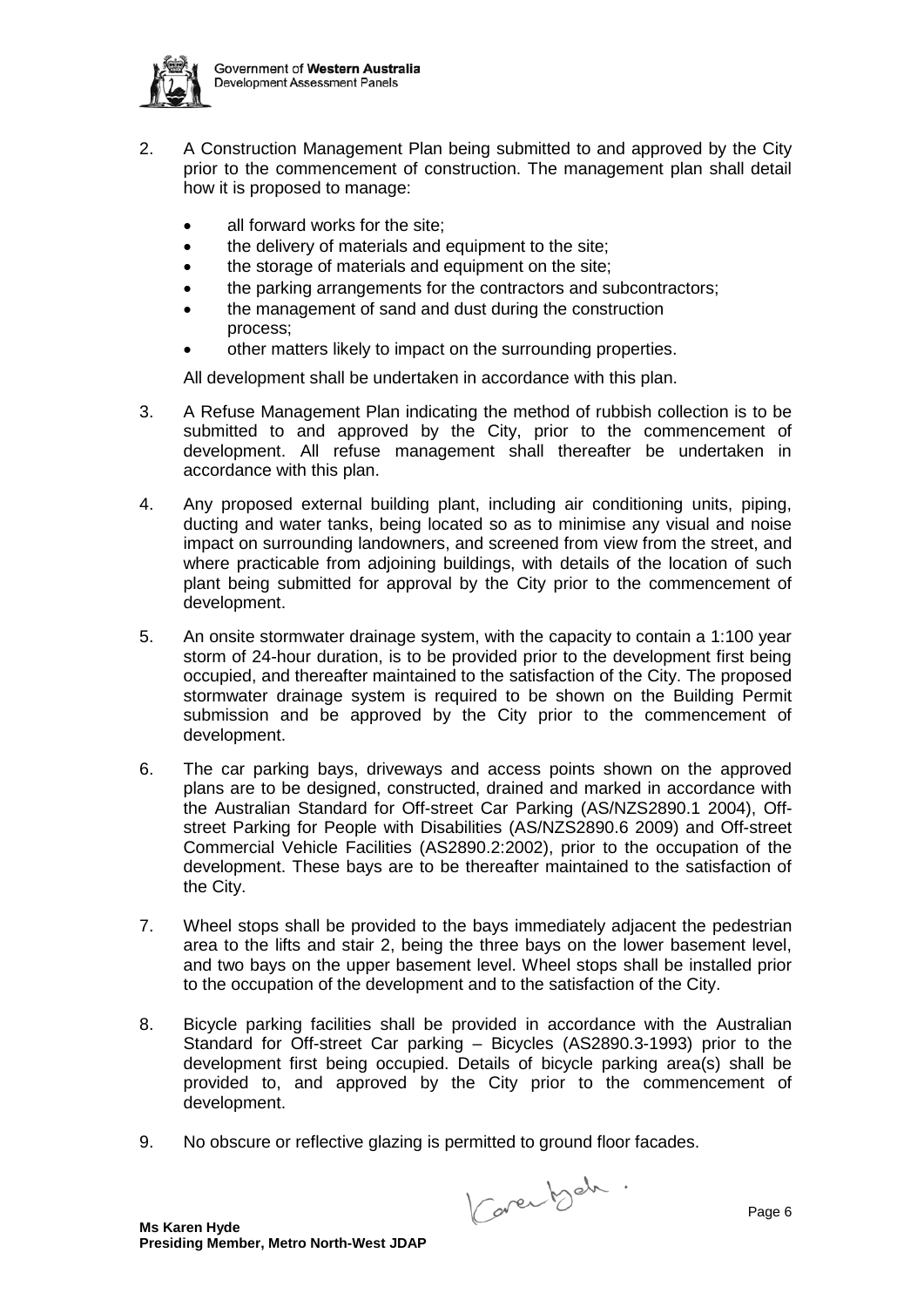

- 10. A signage strategy shall be submitted to and approved by the City prior to occupation of the development.
- 11. The ground floor tenancies indicated as 'Commercial' shall be occupied by land uses that are preferred or permitted under the applicable Agreed Structure Plan. The City shall be notified of the land uses prior to the tenancies first being occupied, and any subsequent change of land uses thereafter.
- 12. Appropriate measures are to be taken to ensure existing grass trees are removed and replanted in a City Park or Reserve where practical, to the satisfaction of the City. Details in this regard are to be provided to the City prior to the commencement of Development.

## **Advice Notes**

- 1. Further to condition 1, where an approval has so lapsed, no development shall be carried out without the further approval of the City having first being sought and obtained.
- 2. Further to condition 11, land uses shall be in accordance with the preferred uses under the *Joondalup City Centre Development Plan and Manual*. Should the *Joondalup City Centre Structure Plan* be endorsed by the Western Australian Planning Commission prior to occupation of the tenancies, land uses shall be in accordance with the permitted ("P") uses of the Central Core district. Further development approval shall be obtained for any land use(s) that are not preferred or permitted under the applicable Agreed Structure Plan.
- 3. The applicant/builder is advised that there is an obligation to design and construct the premises in compliance with the requirements of the *Environmental Protection Act 1986* and the *Environmental Protection (Noise) Regulations 1997*.
- 4. All Bin Storage Areas are to be designed and equipped to the satisfaction of the City. Each bin area shall be provided with a hose cock and have a concrete floor graded to a 100mm industrial floor waste gully connected to sewer.
- 5. The development shall comply with the *Sewerage (Lighting, Ventilation and Construction) Regulations 1971* including all internal W.C.'s shall be provided with mechanical exhaust ventilation and flumed to the external air.
- 6. Any mechanical ventilation for the development shall comply with *Australian Standard 1668.2, Australian Standard 3666* and the *Health (Air Handling and Water Systems) Regulations 1994.*
- 7. It is recommended that all residential units be provided with condensation dryers within the laundries. Conventional dryers are key contributors to the growth of indoor mould.

#### **The Primary Motion (as amended) was put and CARRIED UNANIMOUSLY.**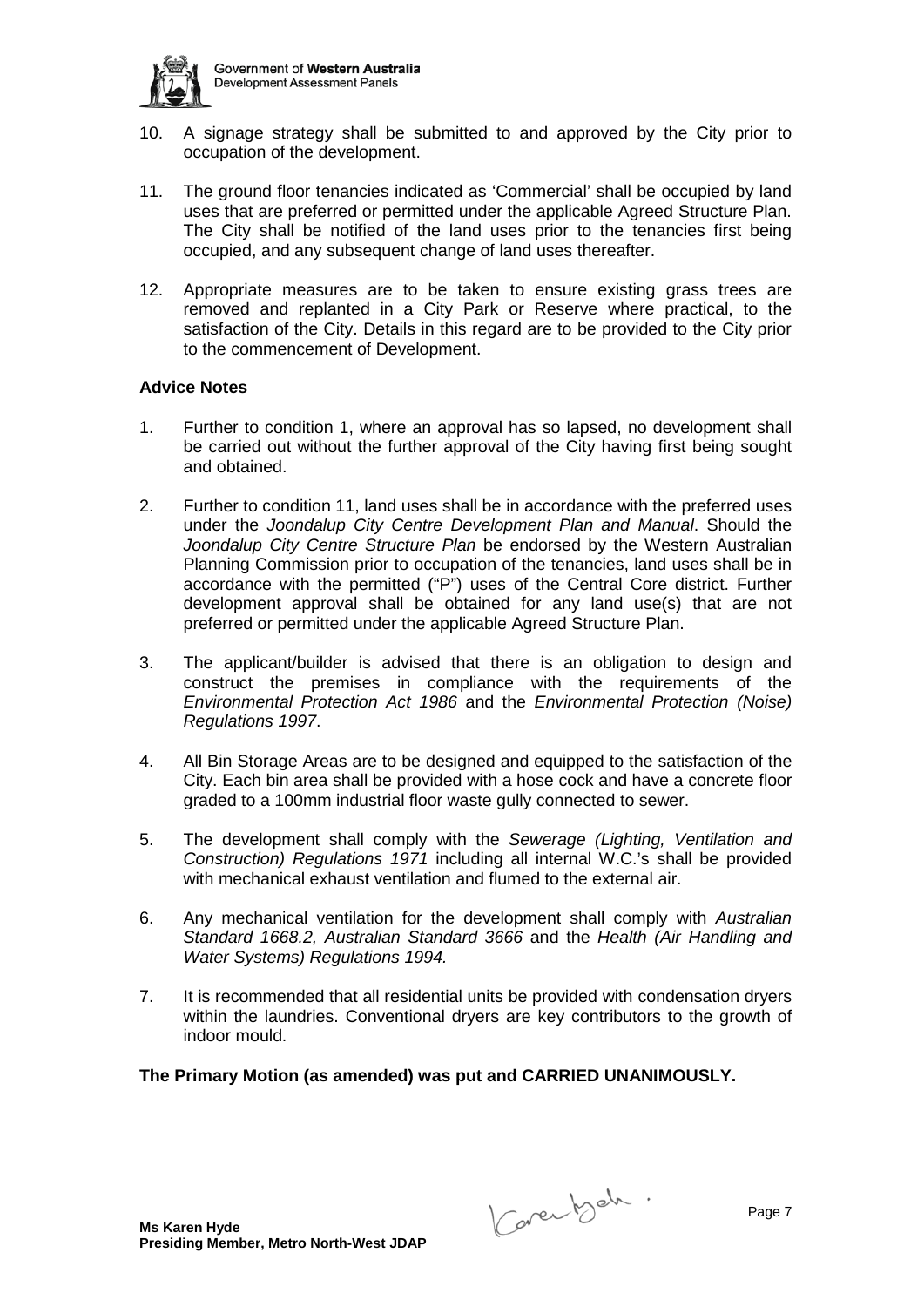

## *Cr John Chester and Cr Mike Norman left the meeting at 10.13am.*

Applicant: Planning Solutions Responsible authority: City of Stirling Report date: 12 February 2014<br>DoP File No: 12 DP/13/00588

**8.2** Property Location: Lots 32, 33 and 105, House Number 96 Tenth Avenue, Inglewood Application Details: Mixed Use Development Owner: Sanborn Holdings Pty Ltd DP/13/00588

## **PROCEDURAL MOTION**

**Moved by:** Ms Karen Hyde **Seconded by:** Cr Rod Willox

That in accordance with 5.10.1.b of the *DAP Standing Orders 2012*, the meeting be adjourned for a period of 15 minutes to seek further legal advice.

## **The Procedural Motion was put and CARRIED UNANIMOUSLY.**

*Ms Karen Hyde, Mr Ian Birch, Mr Fred Zuideveld, Cr Rod Willox, Cr David Michael and Ms Ivin Lim left the meeting at 10.52am.*

*Ms Karen Hyde, Mr Ian Birch, Mr Fred Zuideveld, Cr Rod Willox, Cr David Michael and Ms Ivin Lim returned to the meeting at 11.09am.*

#### **PRIMARY MOTION**

**Moved:** Cr Rod Willox **Seconded:** Cr David Michael

**Refuse** DAP Application reference DP/13/00588 and accompanying plans (Attachment 1) for a Mixed Use Development in accordance with Clause 10.3.1 of the City of Stirling Local Planning Scheme No. 3, for the following reasons:

- 1. The proposed multiple dwellings on the ground floor facing the street cannot be approved in a Mixed Use zone.
- 2. The proposed parking within the Lawry Lane road reserve does not have the support of the City, as Managers of the land, therefore approval of these bays would constitute an invalid decision; and
- 3. The proposal to convert Lawry Lane into a one way laneway is not in the interests of orderly and properly planning.

## **The Primary Motion was put and CARRIED UNANIMOUSLY.**

**9. Amending or cancelling DAP development approval**

Nil

## **10. Appeals to the State Administrative Tribunal**

The Panel noted the following State Administrative Tribunal applications:

Caren beh . Page 8